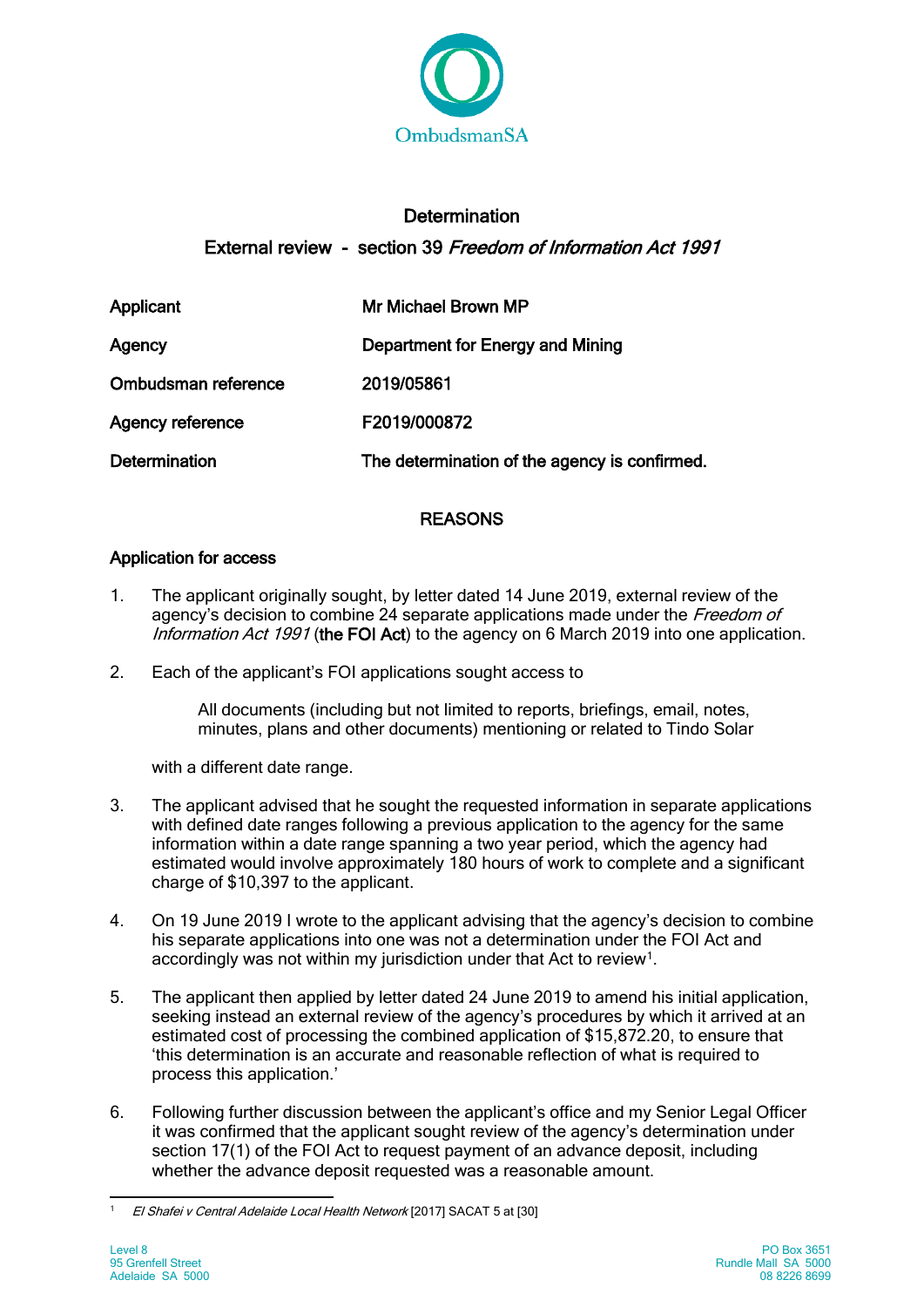#### **Background**

7. For ease of reference, procedural steps relating to the application and the external review are set out in Appendix 1.

#### Jurisdiction

8. This external review is within the jurisdiction of the Ombudsman as a relevant review authority under section 39 of the FOI Act.

#### Provisional determination

- 9. I provided my tentative view about the agency's determination to the parties, by my provisional determination dated 27 October 2020. I informed the parties that subject to my receipt and consideration of submissions from the parties I proposed to confirm the agency's determination.
- 10. The agency and applicant did not provide submissions in response. My views remain the same.

#### Relevant law

- 11. A person has a legally enforceable right to be given access to an agency's documents in accordance with the FOI Act.<sup>[2](#page-1-0)</sup>
- 12. Section 53 of the FOI Act covers the application of fees and charges to the processing of any request for access to documents under the Act.
- 13. Section 53(2a) provides that an agency can only require a fee or charge in respect of the costs to the agency of finding, sorting, compiling and copying documents necessary for the proper exercise of a function under the Act and in undertaking any consultations required by the Act.
- 14. Section 53(1) provides for the fees and charges to be fixed by regulation and section 53(2)(b) requires that access to documents must be provided to Members of Parliament without charge unless the work generated by the application exceeds a threshold stated in the regulations. This threshold is set at  $$1,000$  by regulation 6 of the Freedom of Information (Fees and Charges) Regulations 2018 (the Regulations).
- 15. At the time of the agency's determination, Regulation 4 and Schedule 1 of the Regulations set the charge for processing an FOI application, where the documents do not relate to the personal affairs of the applicant, at \$13.80 per 15 minutes (or \$55.20 per hour).
- 16. Section 17(1) of the FOI Act enables the agency to request an advance deposit where, in its opinion, the cost of dealing with an application is likely to exceed the application fee. In this case the applicant is a Member of Parliament so the effect of section 53(2)(b) and regulation 6 is that the agency may only take advantage of section 17(1) where the agency estimates the cost of dealing with the application will exceed \$1,000.
- 17. The 'request' for an advanced deposit is a separate decision from that of the 'amount the agency has 'determined' the advanced deposit will be.

<span id="page-1-0"></span>Freedom of Information Act 1991, section 12.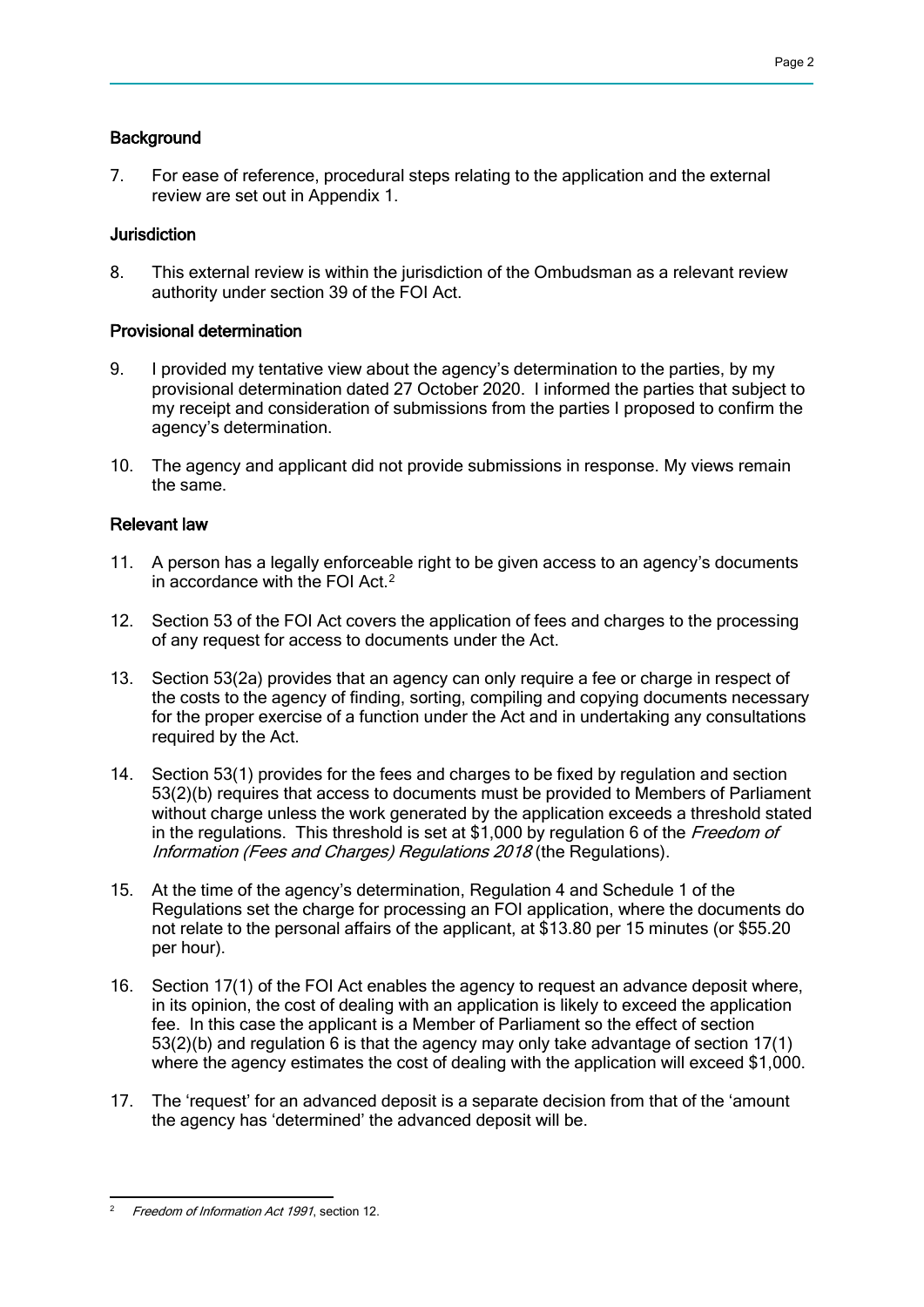- 18. Section 17(4) requires a request for an advance deposit to be 'accompanied' by a notice that sets out the basis on which the amount of the deposit has been calculated.
- 19. Section 17(5) provides that the amount of the advance deposit requested by the agency must be paid to the agency within the period specified in the request.
- 20. The effect of section 17(1) is that the amount of the advance deposit requested by an agency is a determination for the purposes of section  $39(1)^3$  $39(1)^3$ . In this case the request, and thus the determination, was made by the principal officer of the agency meaning that the applicant was not required to seek internal review of the determination before requesting that I undertake external review.
- 21. The effect of failing to pay an advanced deposit is that the agency may refuse to continue to deal with the application. Such a determination would be reviewable. However, it would be the subsequent refusal and not the calculated amount of the advanced deposit that will be subject of the determination. In practice, it may be that I will conduct external review in relation to both determinations together. In this case, the applicant did not pay the advanced deposit and the agency refused to continue dealing with the application. The applicant did not seek review of the subsequent refusal to continue with his application and instead only seeks review of the amount of the advanced deposit. This means that my determination will have little effect on his application, but may provide further guidance for future matters.
- 22. Under section 48, the onus is on the agency to justify its determination 'in any proceedings'. This includes the external review process.
- 23. Section 39(11) provides that the Ombudsman may confirm, vary or reverse the agency's determination in an external review, based on the circumstances existing at the time of review.

#### Issues in this review

- 24. The issue in this review is whether the amount of the advance deposit which the agency determined to request from the applicant in respect of his 24 applications for access to documents is a reasonable amount.
- 25. In order to reach a decision on whether the amount of the advance deposit requested by the agency was reasonable, I must look at a number of issues:
	- a. The decision of the agency to treat the applicant's 24 separate applications as one application
	- b. The manner in which the agency has calculated the time it would take to process the applications
	- c. Whether the estimated charges have been calculated in accordance with the Regulations.

#### **Consideration**

26. While it is beyond my review to consider whether treating the applications as one for the purpose of section 17 and 18 was valid, its reasonableness is relevant to my consideration of the reasonableness of the amount the agency has determined the advanced deposit to be.

Page 3

<span id="page-2-0"></span><sup>3</sup> El Shafai v Central Adelaide Local Health Network [2017] SACAT 5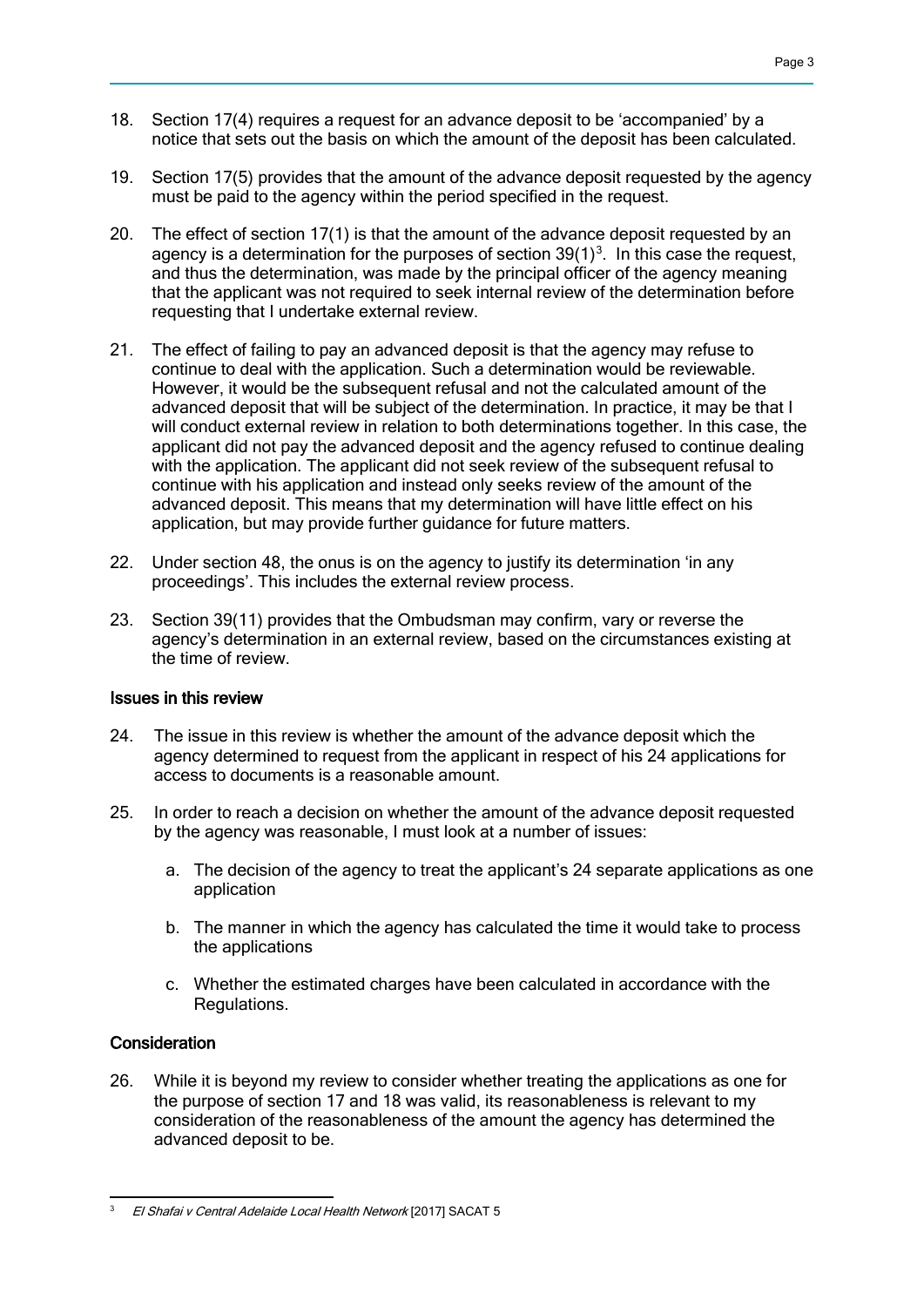- Page 4
- 27. In considering its reasonableness, the almost identical nature of the terms of the application and the fact they were made on the same day are relevant considerations.
- 28. The result of the applications being treated as one for the purpose of section 17 is that the cost was passed on to the applicant. It also reflected the overall costs on the agency, of finding, sorting and compiling the documents and consulting any interested parties, together. The agency was bound to deal with the applications together, since duplicating the work would have been significantly more costly and because the applications were almost identical except for separate successive date ranges. The approach reflected the overall cost and made the cost recoverable.
- 29. The agency gave itself 15 minutes per document to find, sort and compile. This does not include the potential consultation required. In my view this is a reasonable amount of time to afford to each document. The agency referred to duplicate documents being identified within the number of documents already reviewed. Bearing in mind the large number of documents, I consider that such time would necessarily include time taken comparing documents to identify duplicates.
- 30. I have reviewed the estimated costs contained within the agency's determination, and I conclude that the amounts are correctly calculated under the Regulations existing at the time of the determination.
- 31. The agency's requirement that the deposit be 50% of the anticipated cost of dealing with the application was not unreasonable. I bear in mind that the agency had already conducted some level of sorting of 1300 documents already. This appears to be more than half the documents expected to be identified within scope.

#### **Determination**

32. In light of my views above, I confirm the agency's determination.

 $\sqrt{1-\frac{3}{2}}$ 

Wayne Lines SA OMBUDSMAN

19 November 2020